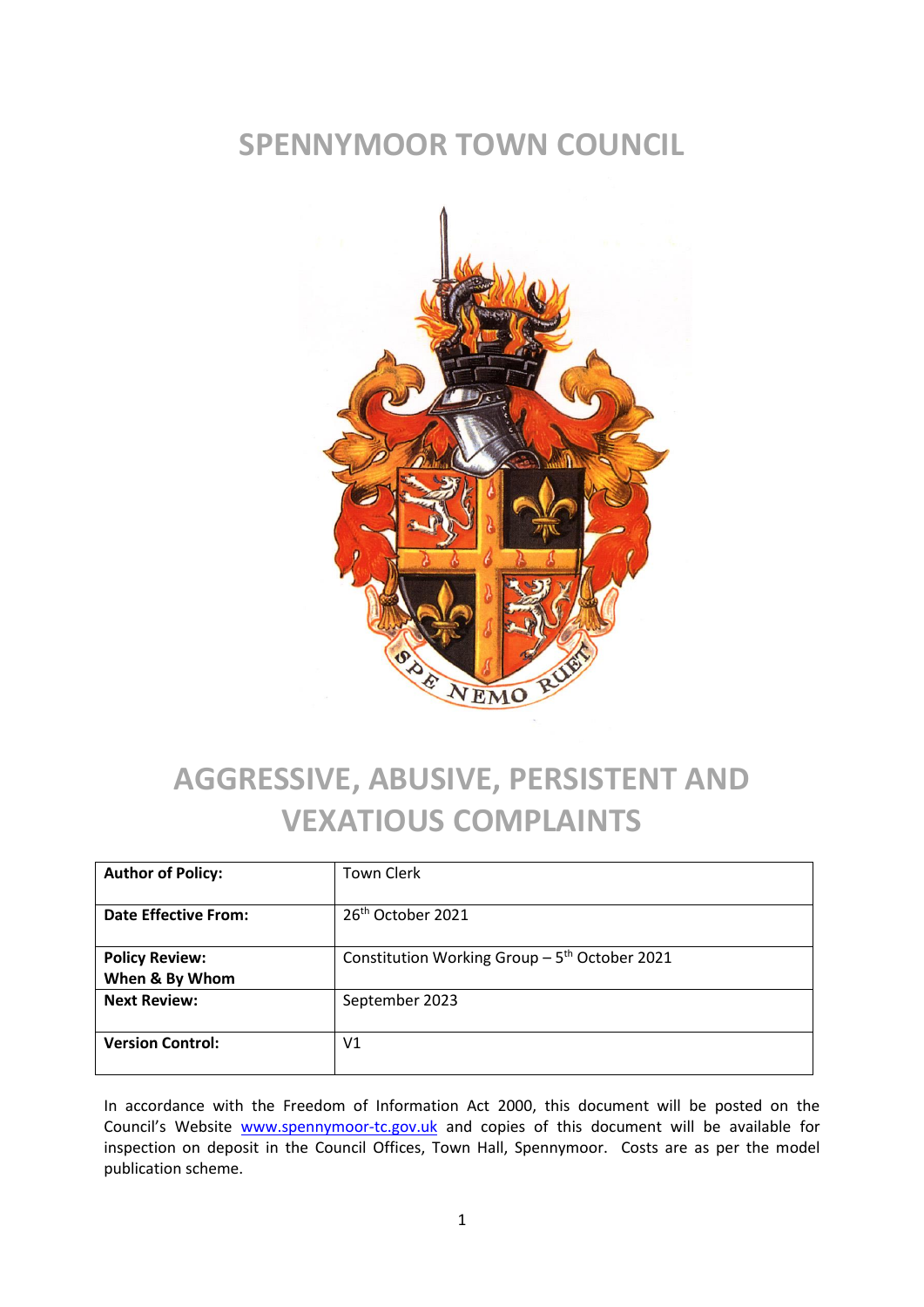## **1. Introduction**

1.1This policy identifies situations where a complainant or correspondent, either individually or as part of a group of complainants or correspondents, might be considered to be habitual, vexatious, aggressive, abusive or unreasonable and the action to be taken by the Town Council in these circumstances. The policy is not restricted to complaints, it covers the full range of any contact including requests for information and FOI requests.

#### **2. Aims of the Policy**

- 2.1This policy is designed to assist in identifying and managing persons who seek to be disruptive to the Town Council through pursuing an unreasonable course of conduct as detailed atpoint 3 below.
- 2.2This policy aims to provide guidance on how to identify and manage persistent, vexatious, aggressive, abusive or unreasonable complaints, correspondence and all forms of communication.
- 2.3The policy sets out clear 'sanctions' for the small minority of complainants who are unable to pursue their queries or complaints with the Town Council in a reasonable and acceptable manner.

#### **3. Definitions**

- 3.1**Unreasonable behaviour:** may include one or more isolated incidents, as well as 'unreasonably persistent 'or 'vexatious behaviour', which is usually a build-up of incidents or behaviour over a longer period.
- 3.2**Vexatious behaviour**: is recognised in law and means 'denoting an action or the bringer of an action that is brought without sufficient grounds for winning merely to cause annoyance to the defendant'.
- 3.3A vexatious request is one that is likely to cause distress, disruption or irritation without any proper or justified cause.
- 3.4**Aggressive or abusive behaviour** is not restricted to acts of aggression that may result in physical harm. Violence also includes behaviour or language (whether oral or written) that may cause anyone working with/for us or Member to feel afraid, threatened or abused.

## **4. Recognising Unacceptable Behaviour**

#### 4.1Habitual or Vexatious Complaints and Behaviour

4.1.1 Habitual or vexatious complaints or correspondence can be a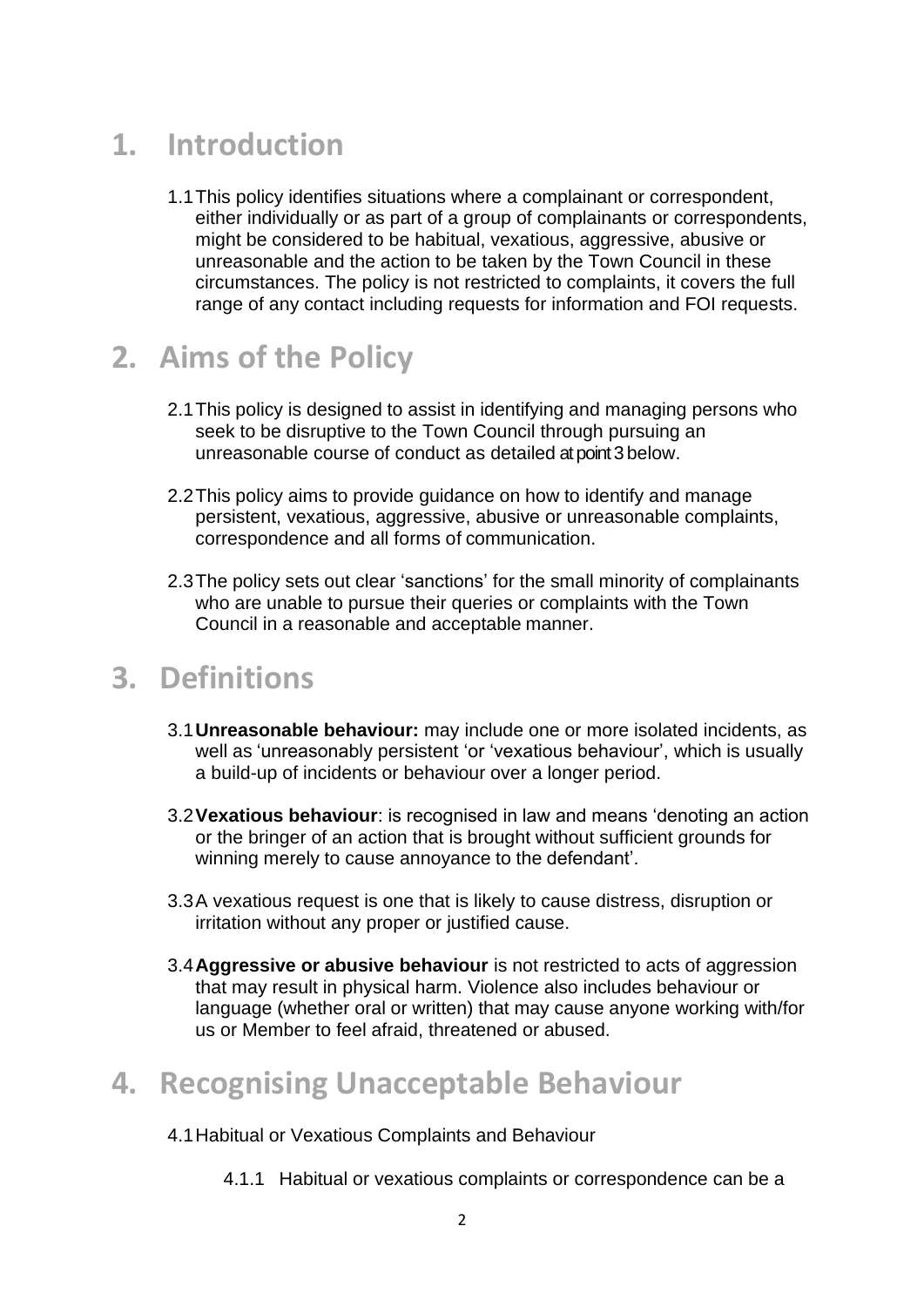problem for both the Town Council and the Clerk. The difficulty in handling such matters is that they are time consuming and wasteful of resources in terms of the Clerk and Councillors' time. There are times when despite having tried to respond to complaints or correspondence there is nothing further which can be reasonably done to assist or to rectify a real or perceived problem. This includes the repeated and/or obsessive pursuit of any matter where lengthy explanations of the Town Council's actions or stance have already been provided.

- 4.1.2 The following list follows the guidance of the Local Government Ombudsman and provides examples of behaviour that may be considered to be persistent, vexatious or unreasonable.
	- Refusing to specify the grounds of a complaint, despite offers of help.
	- Refusing to cooperate with the complaints investigation process.
	- Refusing to accept that certain issues are not within the scope of a complaints procedure or the Council.
	- Insisting on the complaint being dealt with in ways which are incompatible with the adopted complaints procedure or with good practice.
	- Making unjustified complaints about members who are trying to deal with the issues and seeking to have them replaced.
	- Changing the basis of the complaint as the investigation proceeds.
	- Denying or changing statements he or she made at an earlier stage.
	- Introducing trivial or irrelevant new information at a later stage.
	- Raising detailed unimportant questions, insisting they are all answered.
	- Covertly recording meetings and conversations.
	- Submitting falsified documents from themselves or others.
	- Adopting a 'scatter gun' approach: pursuing parallel complaints on the same issue with various organisations.
	- Making excessive demands on Spennymoor Town Council's time and resources with lengthy phone calls, emails to Town Councillors or the Clerk, or detailed frequent correspondence and expecting immediate responses.
	- Having insufficient or no grounds for their complaint, making it only to annoy or cause inconvenience to the Town Council.
	- Submitting repeat complaints with minor additions/variations, the complainant insisting that this makes these 'new' complaints.
	- Refusing to accept the decision; repeatedly arguing points with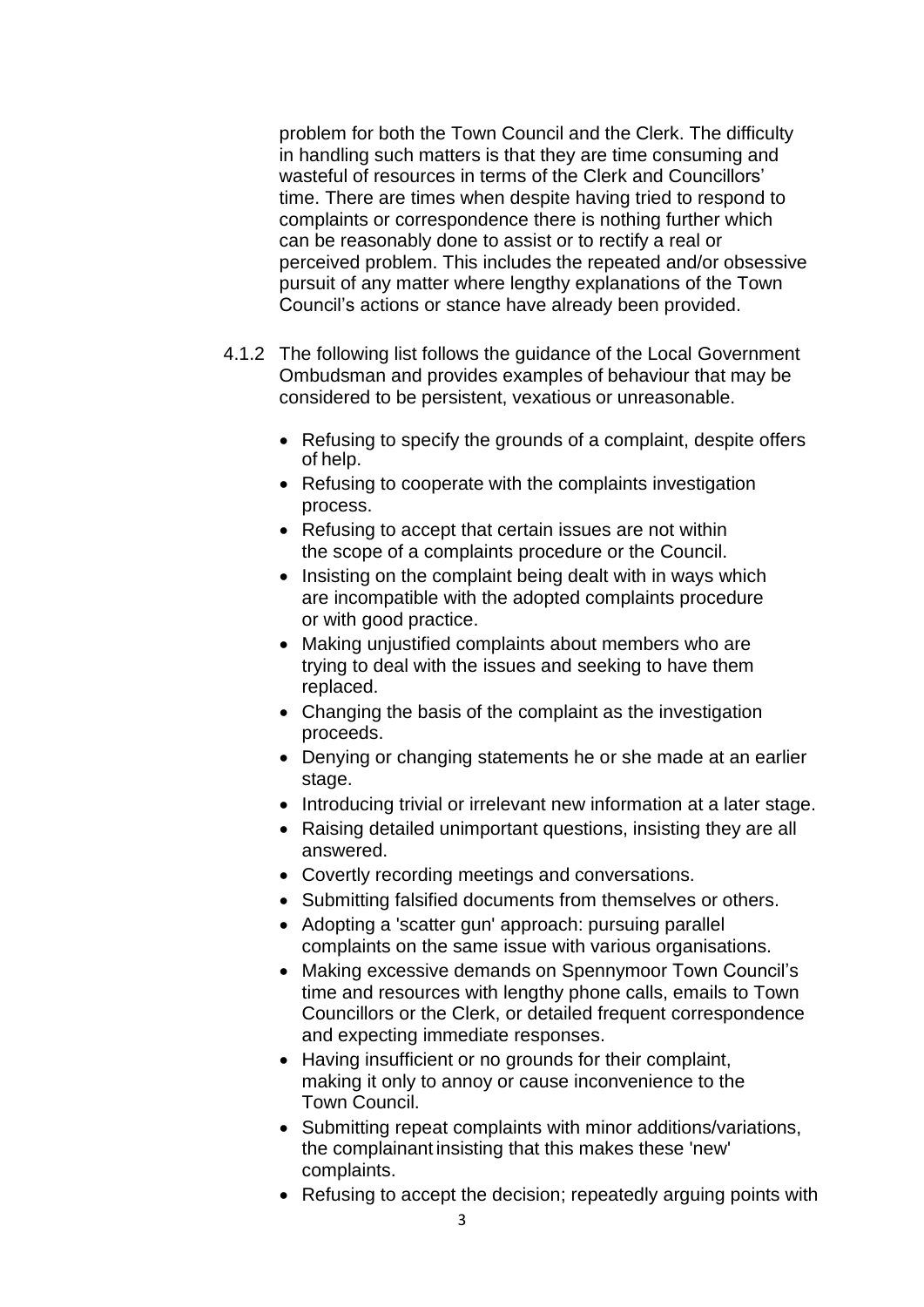no new evidence.

- Using abusive threatening or offensive language
- 4.1.3 The above is not exhaustive, but merely explanatory of examples of unreasonable behaviour.
- 4.2 Where a request is considered to be vexatious, Spennymoor Town Council may make the decision not to provide the information requested, informing the complainant that further contact on the matter will not be acknowledged or replied to.
- 4.3 Aggressive, abusive, harassing or intimidating behaviour
- 4.4 Violence is not restricted to behaviour that may result in physical harm but also includes behaviour or language (oral or written) that may cause any Councillor, Council employees or anyone working on their behalf to feel afraid, threatened, intimidated or abused. This may include (but is not limited to) the following:
	- Threats
	- Physical violence
	- Personal verbal abuse
	- Personal written, texted or social media abuse
	- Derogatory comments
	- Rudeness
	- Inflammatory statements and unsubstantiated allegations
	- Intimidating/harassing behaviour such as photographing or video recording without permission, following an individual(s) etc

## **5. Action to be Taken by the Council**

5.1The Town Clerk, as the Responsible Officer to the Town Council will consider correspondence and contact with the Town Council against the criteria in this policy and respond appropriately.

#### **6. STAGE 1**

6.1 If the Town Clerk considers the actions of an individual/group fall within any part of this policy, the Clerk will write to the individual/group to say that their behaviour is considered to be unreasonable and unacceptable and to request a change of approach. A copy of this policy document will be sent.

#### **7. STAGE 2**

7.1 If there is no improvement in behaviour then the Town Clerk will write a second time and inform the complainant(s) in writing that their behaviour